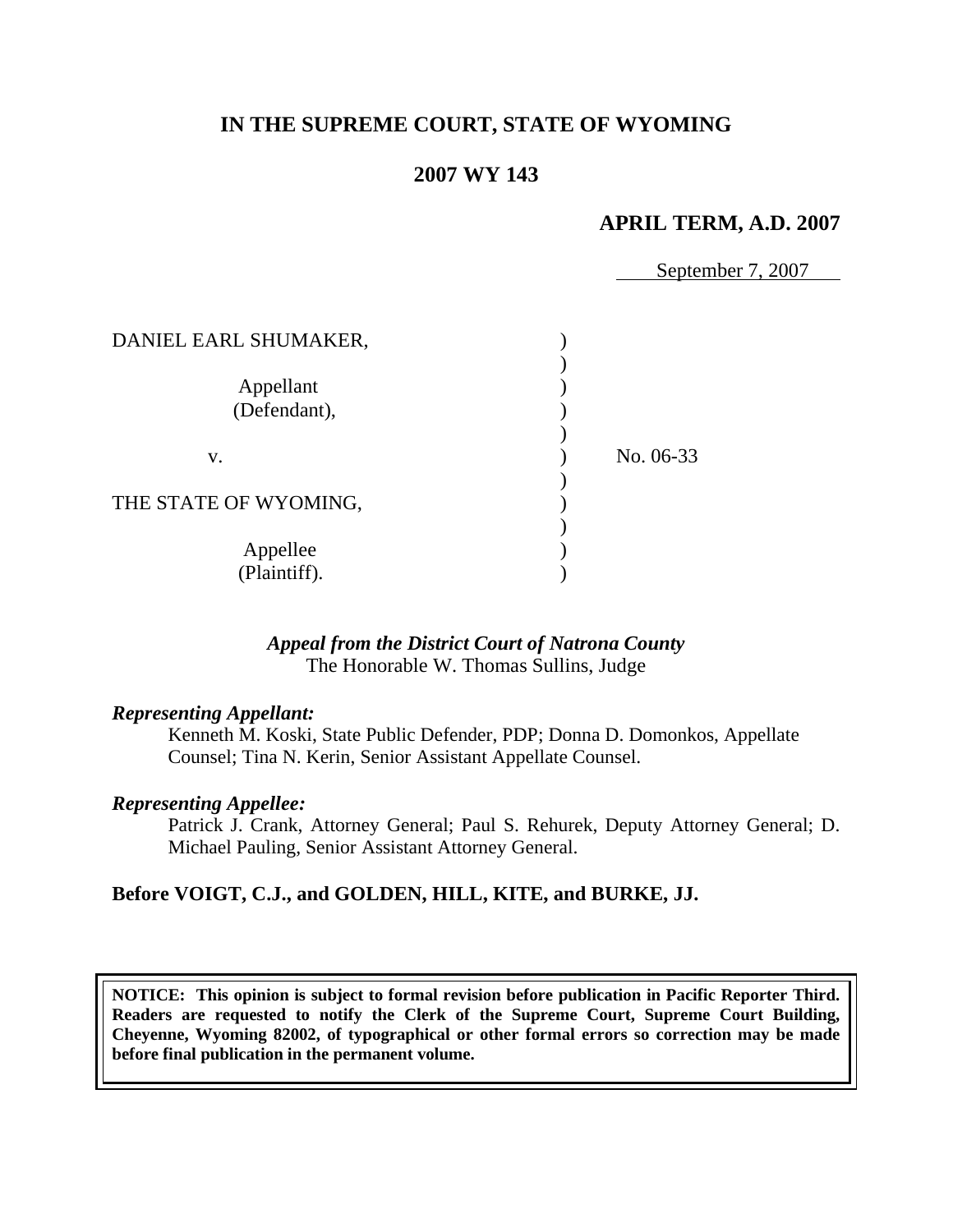# **KITE, Justice.**

[¶1] Mr. Shumaker challenges the sufficiency of the evidence to support his conviction by a jury of possessing marijuana with intent to deliver. He claims that the State failed to prove he possessed marijuana in violation of Wyoming statutes because law enforcement only recovered marijuana stems and seeds from his home. Relying on the definition of marijuana set out in Wyo. Stat. Ann. § 35-7-1002(a)(xiv) (LexisNexis 2007), which exempts some types of marijuana stems and seeds, he claims the State was required to prove that the stems and seeds recovered from his home did not fall within the exemption and the State failed to satisfy that burden. We conclude there was sufficient circumstantial evidence for the jury to conclude that he possessed marijuana prohibited by Wyoming statutes. Consequently, we affirm.

### **ISSUE**

[¶2] Mr. Shumaker presents the following issue on appeal:

Was there insufficient evidence to convict appellant of possession of a controlled substance, marijuana, with intent to deliver, where the evidence presented during trial revealed that appellant possessed seeds and stems?

# **FACTS**

[¶3] On September 26, 2004, Mr. Shumaker"s girlfriend informed law enforcement that she had witnessed him sexually abusing her infant daughter. Law enforcement executed a search warrant for Mr. Shumaker"s home in Casper, Wyoming and recovered a silver platter containing marijuana stems and seeds, together with other paraphernalia associated with drug use and sale.

[¶4] Mr. Shumaker was arrested and agreed to be interviewed by a detective. During the interview, he admitted to possessing and using marijuana. He also indicated that he had sold marijuana to friends. The State charged him with five counts, including four counts pertaining to the alleged assault on the child and one count of possession with intent to deliver a controlled substance, marijuana, in violation of Wyo. Stat. Ann. § 35- 7-1031(a) (LexisNexis 2007).

[¶5] The matter went to trial before a jury in June 2005. At the conclusion of the State's case-in-chief, defense counsel moved for a judgment of acquittal on all counts. The district court denied the motion, concluding there was sufficient evidence for the trial to continue. The jury returned a verdict acquitting Mr. Shumaker of the four assault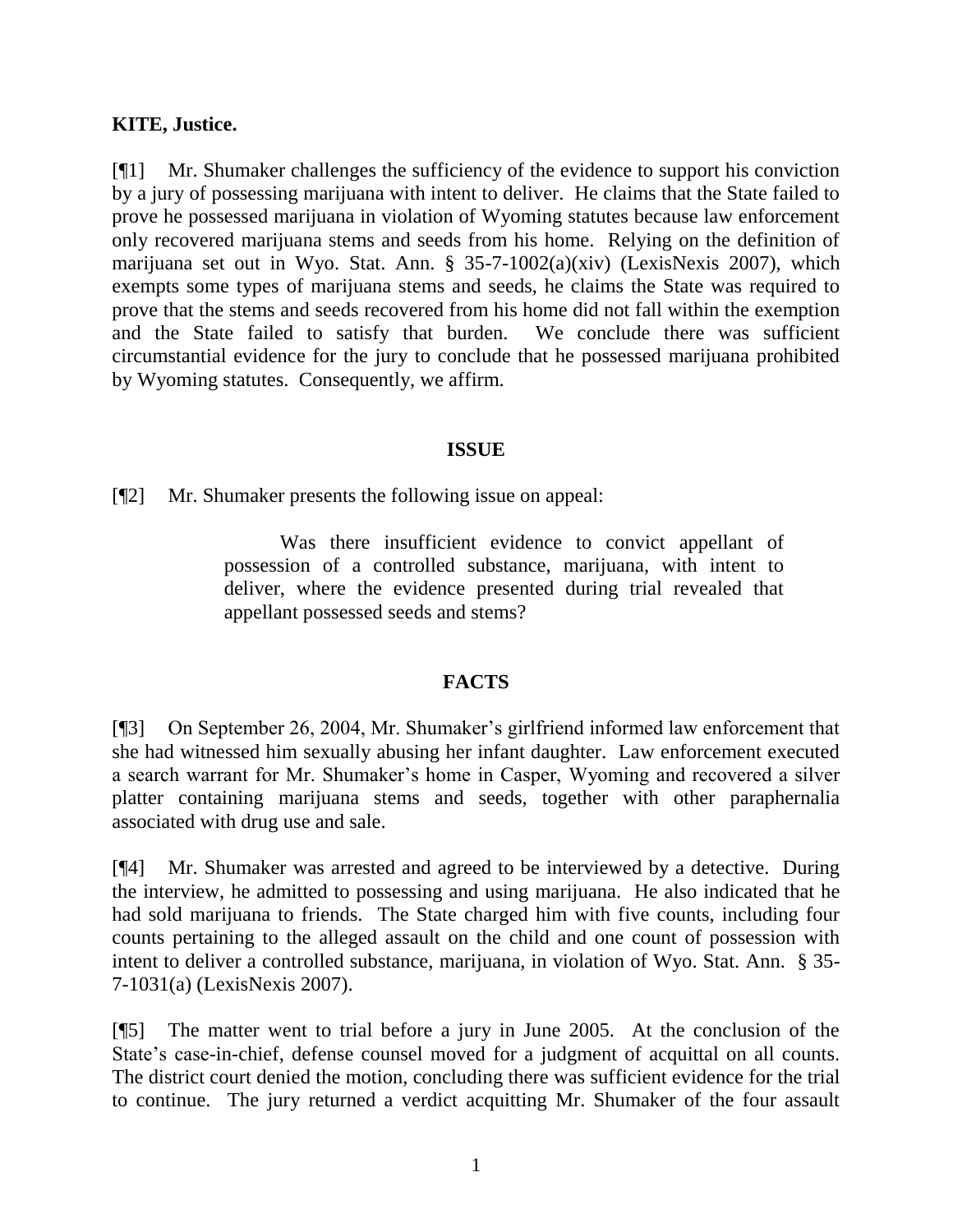counts but finding him guilty of the drug charge, and the district court entered a judgment on the jury"s verdict. After the district court sentenced him, Mr. Shumaker filed a timely notice of appeal.

## **STANDARD OF REVIEW**

[¶6] Mr. Shumaker claims the State did not present sufficient evidence to support the jury"s conclusion that he was guilty of possessing marijuana with intent to deliver. In determining whether sufficient evidence was presented to sustain Mr. Shumaker's conviction, we apply the following standard:

> [W]e examine and accept as true the State's evidence and all reasonable inferences which can be drawn from it. We do not consider conflicting evidence presented by the defendant. We do not substitute our judgment for that of the jury; rather, we determine whether a jury could have reasonably concluded each of the elements of the crime was proven beyond a reasonable doubt. This standard applies whether the supporting evidence is direct or circumstantial.

*Martin v. State,* 2007 WY 2, ¶ 32, 149 P.3d 707, 715 (Wyo. 2007) citing *Butcher v. State*, 2005 WY 146, ¶ 16, 123 P.3d 543, 549 (Wyo. 2005). *See also*, *Garay v. State,* 2007 WY 130,  $[2, \underline{\hspace{1cm}} P.3d \underline{\hspace{1cm}} (Wyo. 2007).]$ 

# **DISCUSSION**

[¶7] Mr. Shumaker was convicted of possession with intent to deliver marijuana in violation of § 35-7-1031(a).<sup>1</sup> The district court instructed the jury that in order to convict

\* \* \*

<sup>&</sup>lt;sup>1</sup> Section 35-7-1031(a) states in relevant part:

<sup>(</sup>a) Except as authorized by this act, it is unlawful for any person to manufacture, deliver, or possess with intent to manufacture or deliver, a controlled substance. Any person who violates this subsection with respect to:

 <sup>(</sup>ii) Any other controlled substance classified in Schedule I, II or III, is guilty of a crime and upon conviction may be imprisoned for not more than ten (10) years, fined not more than ten thousand dollars (\$10,000.00), or both[.]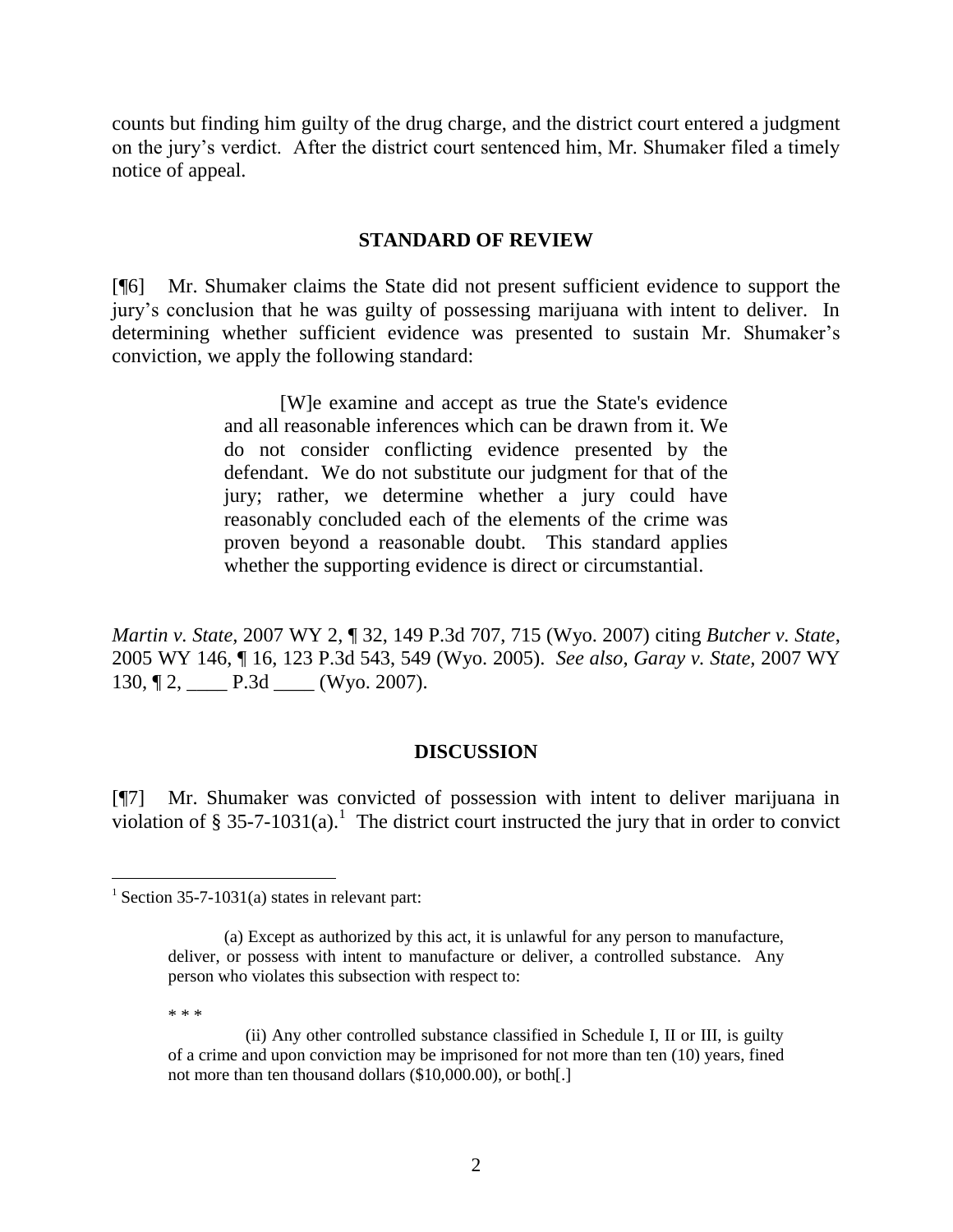Mr. Shumaker of the charged crime it had to find that the State proved, beyond a reasonable doubt, each of the following elements:

- 1. On or about the  $26<sup>th</sup>$  day of September, 2004
- 2. In Natrona County, State of Wyoming
- 3. The Defendant, Daniel Earl Shumaker
- 4. Possessed a controlled substance, [m]arijuana, with intent to deliver it to another person.

[¶8] Mr. Shumaker"s challenge on appeal is limited to the sufficiency of the evidence to support the jury"s finding that the substance he possessed was illegal marijuana. Mr. Shumaker's argument focuses on the definition of marijuana set out in  $\S$  35-7-1002 (a)(xiv) (emphasis added):

> (xiv) "**Marihuana**" means all parts of the plant of the genus Cannabis, whether growing or not; the seed thereof; the resin extracted from any part of the plant; and every compound, manufacture, salt, derivative, mixture or preparation of the plant, its seeds or resin. It **does not include the mature stalks of the plant**, fiber produced from the stalks, oil or cake made from the seeds of the plant, any other compound, manufacture, salt, derivative, mixture or preparation of the mature stalks (except the resin extracted therefrom), fiber, oil or cake, **or the sterilized seed of the plant which is incapable of germination**[.]

He claims the State had the burden of proving that the stems and seeds recovered from his home were not "mature stalks" or "sterilized seed of the plant which is incapable of germination." *Id.* 

[¶9] In response, the State argues that, as defendant, Mr. Shumaker had the obligation to prove the substances he possessed fell within the exemption. In support of its argument, the State directs us to Wyo. Stat. Ann. § 35-7-1050(a) (LexisNexis 2007) which provides:

> (a) It is not necessary for the state to negate any exemption or exception in this  $act<sup>2</sup>$  in any complaint, information, indictment, or other pleading or in any trial, hearing, or other proceeding under this act. The burden of

l

<sup>&</sup>lt;sup>2</sup> Wyo. Stat. Ann. § 35-7-1002(a)(xxviii) states: "This act' means W.S. 35-7-1001 through 35-7-1060" which includes the provision at issue here, § 35-7-1031.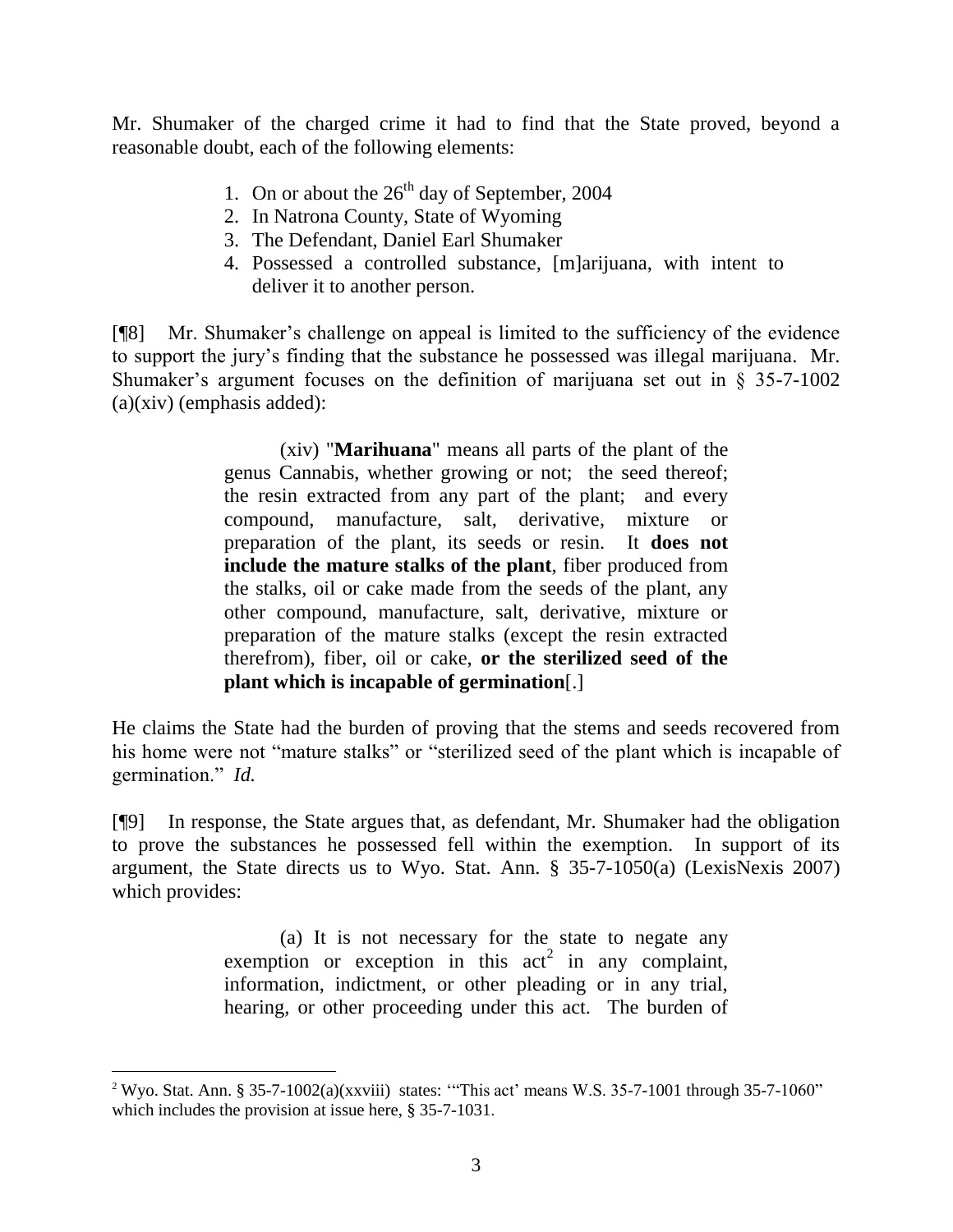proof of any exemption or exception is upon the person claiming it.

(footnote added).

[¶10] After considering the record on appeal, we conclude it is unnecessary for us to decide which party had the burden of proving whether the stems and seeds recovered by law enforcement from Mr. Shumaker's home fell within the statutory definition of marijuana. Instead, we conclude there was sufficient circumstantial evidence that he possessed illegal marijuana to sustain his conviction.

[¶11] In *Urrutia v. State,* 924 P.2d 965, 968 (Wyo. 1996), we held: "The prosecution may rely on circumstantial evidence to prove identity of the controlled substance because 'unlawful distribution of a substance, which by its nature is to be consumed, should not escape prosecution because the state could not seize a sample of the substance."" *Id.* at 968, quoting *Lobatos v. State,* 875 P.2d 716, 720 (Wyo. 1994). *See also*, 28A C.J.S. *Drugs and Narcotics* § 244 (2007); William A. Harrington, LL.B., Annotation, *Sufficiency of Prosecution Proof That Substance Defendant is Charged with Possessing or Selling, or Otherwise Unlawfully Dealing in, is Marijuana*, 75 A.L.R.3d 717 (1977). The specifics of *Urrutia* are pertinent to our analysis here. Mr. Urrutia argued the State did not present sufficient evidence to support his conviction for possession with intent to deliver marijuana. He claimed the State did not prove "the substance he possessed was actually marijuana" because law enforcement did not recover any marijuana during the investigation. *Urrutia*, 924 P.2d at 968. We held the following circumstantial evidence was sufficient to establish that Mr. Urrutia possessed marijuana: 1) he admitted he used marijuana; 2) he acknowledged he was present when marijuana sales were being completed; 3) a witness who was an experienced drug user testified he knew the substance he delivered to Mr. Urrutia was marijuana and small amounts of the substance were sold for substantial amounts of money. *Id.* 

[¶12] In the case at bar, law enforcement recovered the following evidence from Mr. Shumaker's home: a silver tray with marijuana stems and seeds; a scale; pipes and bongs for smoking marijuana containing marijuana residue; baggies used by drug dealers to package marijuana; and \$345 in cash. All of these items were located on or near a computer desk in Mr. Shumaker's living room. In addition, Mr. Shumaker's girlfriend testified she had seen him use and sell marijuana. Another witness, Arron Eggleston, who described himself as the "adopted" brother of Mr. Shumaker's girlfriend, testified he purchased marijuana from, and smoked it with, Mr. Shumaker several times during the month of September 2004. Mr. Eggleston also testified Mr. Shumaker kept the marijuana on a silver tray in his living room near his computer and that he charged \$40 for one half ounce of the marijuana.